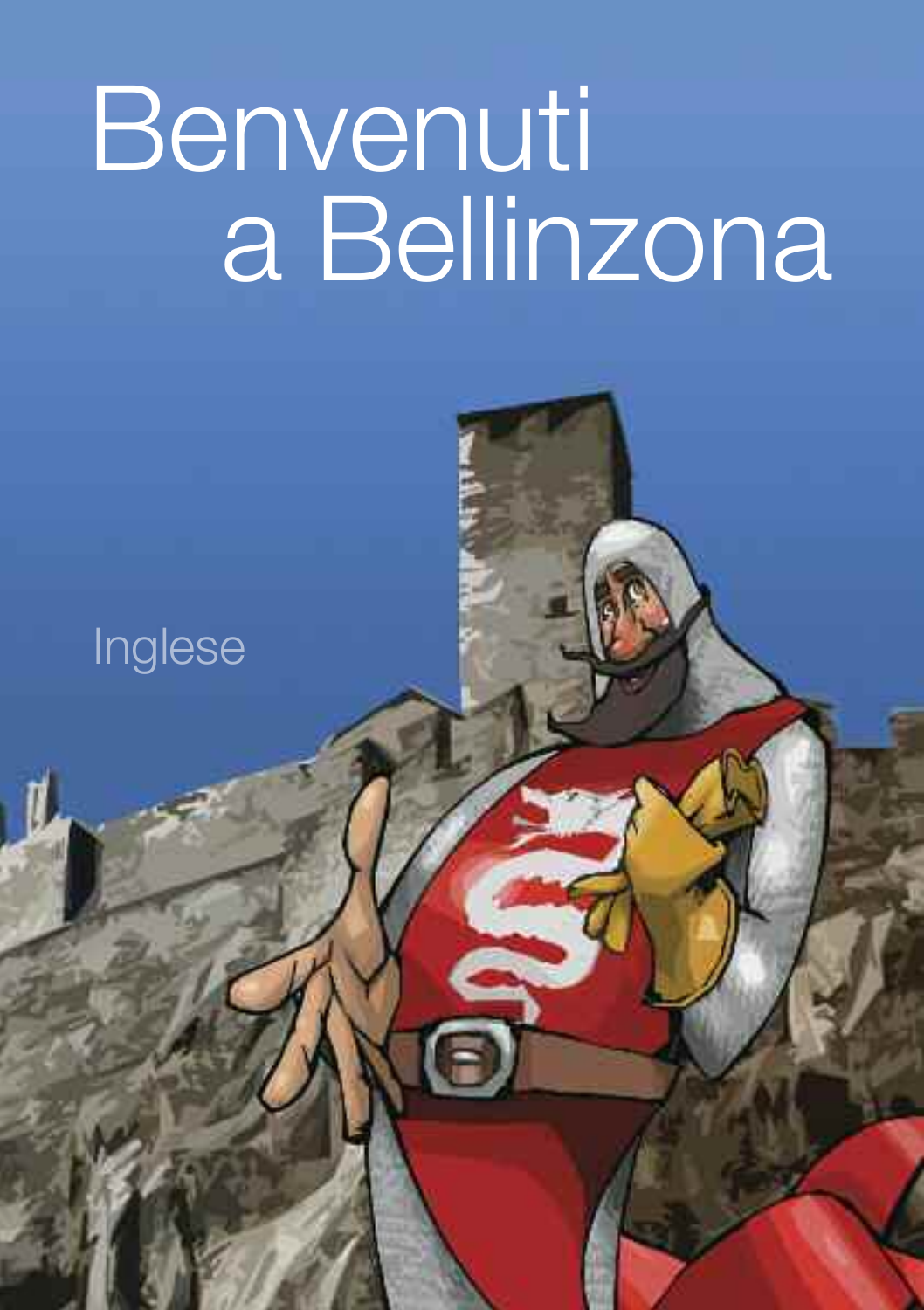Between its past and its present, the city of Bellinzona can find many reasons to face the future with confidence.

The capital of the Canton of Ticino is home to over 44,000 people and has a fascinating history to explore. It is nicknamed "la Turrita" in honour of the towers that punctuate its medieval castles and the old city walls, which were declared a World Heritage Site by UNESCO in the year 2000. The city has kept its own distinct character and offers a high standard of living, two factors that have contributed to the cosmopolitan nature of its population. Indeed, around a quarter of those living here are not Swiss nationals and in total about 100 different countries are represented.

## A city, its history, its future

Bellinzona is well aware of what this diversity means in terms of social cohesion. More so, given that integration is something that concerns everybody, regardless of nationality. It can fall to anyone to initiate a dialogue and push past prejudices, and it can happen at any time.

This booklet is aimed at doing just that: opening a dialogue with those arriving in Bellinzona for the first time.

#### The past

Bellinzona has experienced three particularly favourable periods in its long history. The first arose at the end of the twelfth century, when it acquired an important strategic role within the Duchy of Milan. A gateway to the Alpine passes, Bellinzona found itself at the centre of a bitter struggle between the Visconti and Sforza families (the Dukes of Milan) and the Old Swiss Confederacy.

Towards the end of the eighteenth century, after centuries of profound inertia, the construction of the Gotthard railway line, which links Ticino to the rest of Switzerland, was to breathe new life into the city. The first station in Ticino was built in Bellinzona, and it was here that the railway workshops were set up and continue to be of great importance to the local residents.

Then the small provincial town of Bellinzona, named permanent capital of Ticino in 1878, began to grow. By the beginning of the twentieth century, it had become a city and home to over 10,000 residents along with numerous businesses and the offices of such pillars of federal administration as the post office and Swisscom.

Finally, the aggregate process was concluded on the 2nd of April 2017, resulting in the union of thirteen municipalities – Bellinzona, Camorino, Claro, Giubiasco, Gnosca, Gorduno, Gudo, Moleno, Monte Carasso, Pianezzo Preonzo, Sant'Antonio e Sementina – which gave rise to the new city of Bellinzona.

**MI**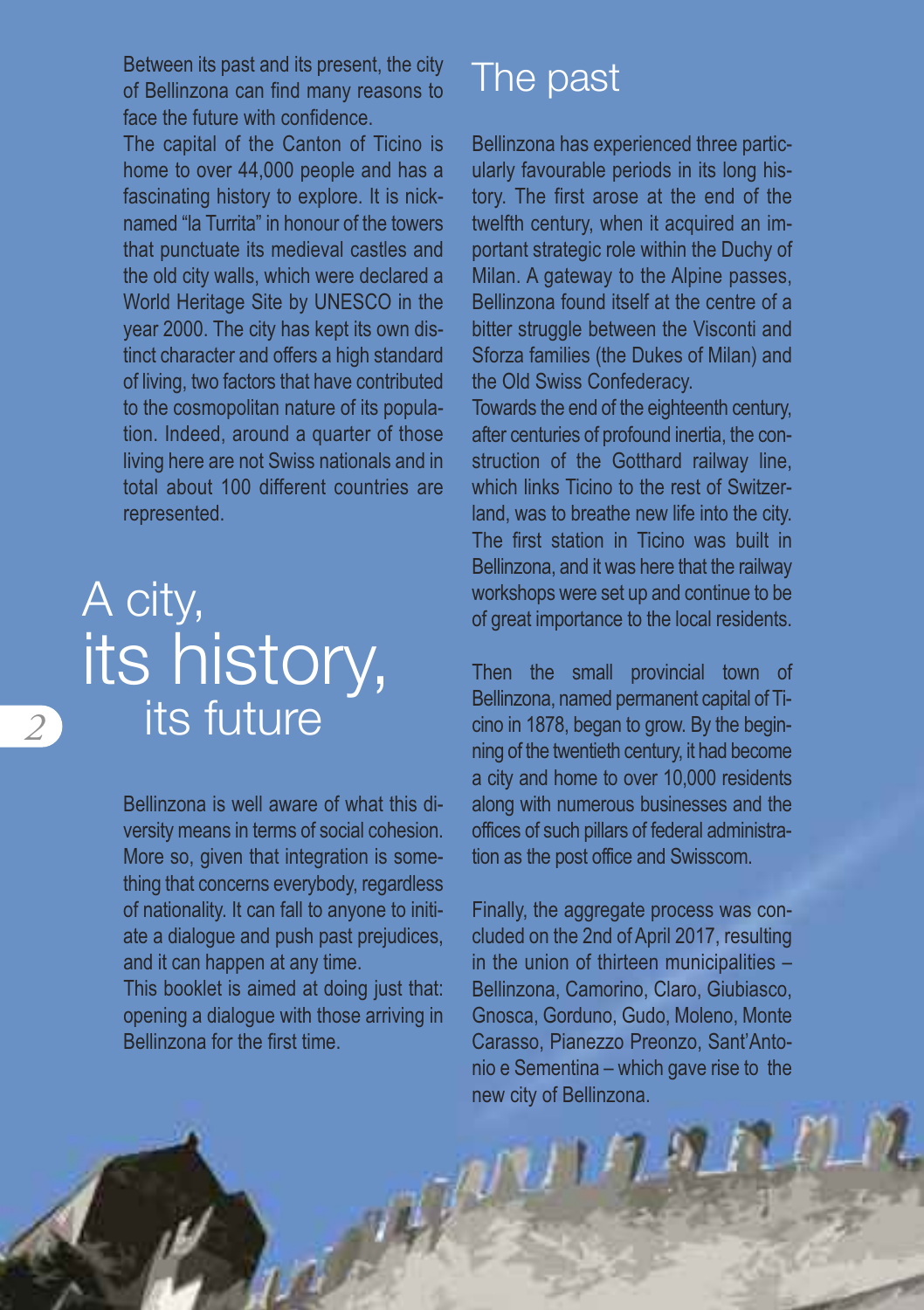## The future

Where recent history has seen a signifii i i i cant part of the population engaged in l i i various areas of public administration, i l i i i i the future seems set to hold a series of l i challenges and opportunities to be taken. l l i i The opening of the Gotthard Base Line i i will see a sharp reduction in journey i l l i i j times and will in effect bring the northern i i l l i i and southern Alps closer together. The l l prospective augmentation of public transi i l i port and a new railway station in the city i l i i i centre are just a couple of the important l i i nfrastructure developments planned for l l the next few years that will make the city i l l i more attractive in terms of living stani i l i i dards and job opportunities. i i

Just as promising, however, is the crei i i ation of a centre for research in medica i i i l and life sciences (biopolo) with the conl i i i l i struction of the new Institute for Rei i search in Biomedicine, the Institute of i i i i i Oncology Research and the establishl l i ment of the new Swiss Federal Railway i l i l offices. i

*3*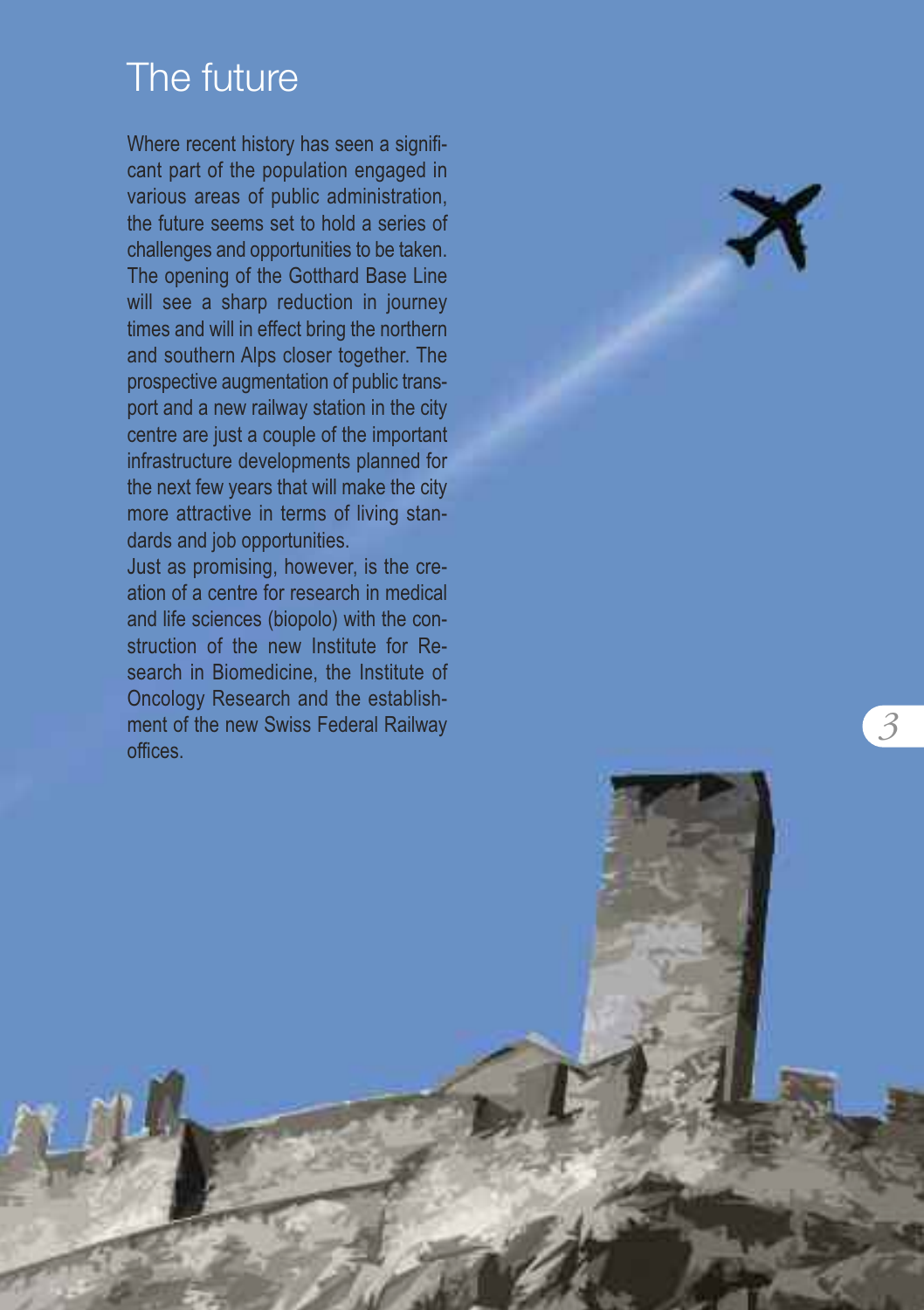#### Living in Bellinzona

Newcomers wishing to live in Bellinzona have eight days from their arrival to make a declaration at the resident registration office (Ufficio Controllo Abitanti). You should report in person to one of the multifunctional service desks dotted around the city's thirteen districts armed with your identification documentation, health insurance registration and the rental agreement for your home. If you are a non-Swiss national and would like to stay in the city for more than three months, you need to obtain a residence permit from the immigration office (Ufficio Stranieri).

If you are looking for apartments, these are advertised in various newspapers and on the internet, or you could contact one of the estate agents in the city. Information on rental regulations is available from the Swiss Tenants Association (Associazione svizzera degli inquilini), or at an association of property owners (Camera di economia fondiaria).

#### **Working** in Bellinzona

Foreign nationals who wish to work in Bellinzona should ensure that they have the appropriate residency or residence permit for the activity in question. An individual's obligations and entitlements vary depending on the type of permit he or she possesses (the Cantonal Immigration Office can provide full details on this matter). Jobs are advertised in newspapers and on the internet.Another option is to leave your

details and appropriate documents with the various employment agencies, which can occasionally provide long-term positions.

#### Insurance and emergency care

In addition to the contributions deducted directly from an individual's salary (pension contributions and insurance against unemployment, old age and incapacity), residents in Switzerland are required to take out various forms of insurance: against illness (compulsory basic cover), accidents, damage to buildings and contents caused by fire or natural disasters, and car or motorcycle insurance (thirdparty liability) for owners of a vehicle. All other forms of insurance, on the other hand (extended illness cover, private third-party liability insurance) are optional.

There are many health insurance providers to choose from. All providers are obliged to provide basic health cover for whomever requests it. Basic health insurance covers the cost of treatment provided by doctors and hospitals.

The Accident and Emergency department at the Bellinzona e Valli Regional Hospital offers outpatient services when required.

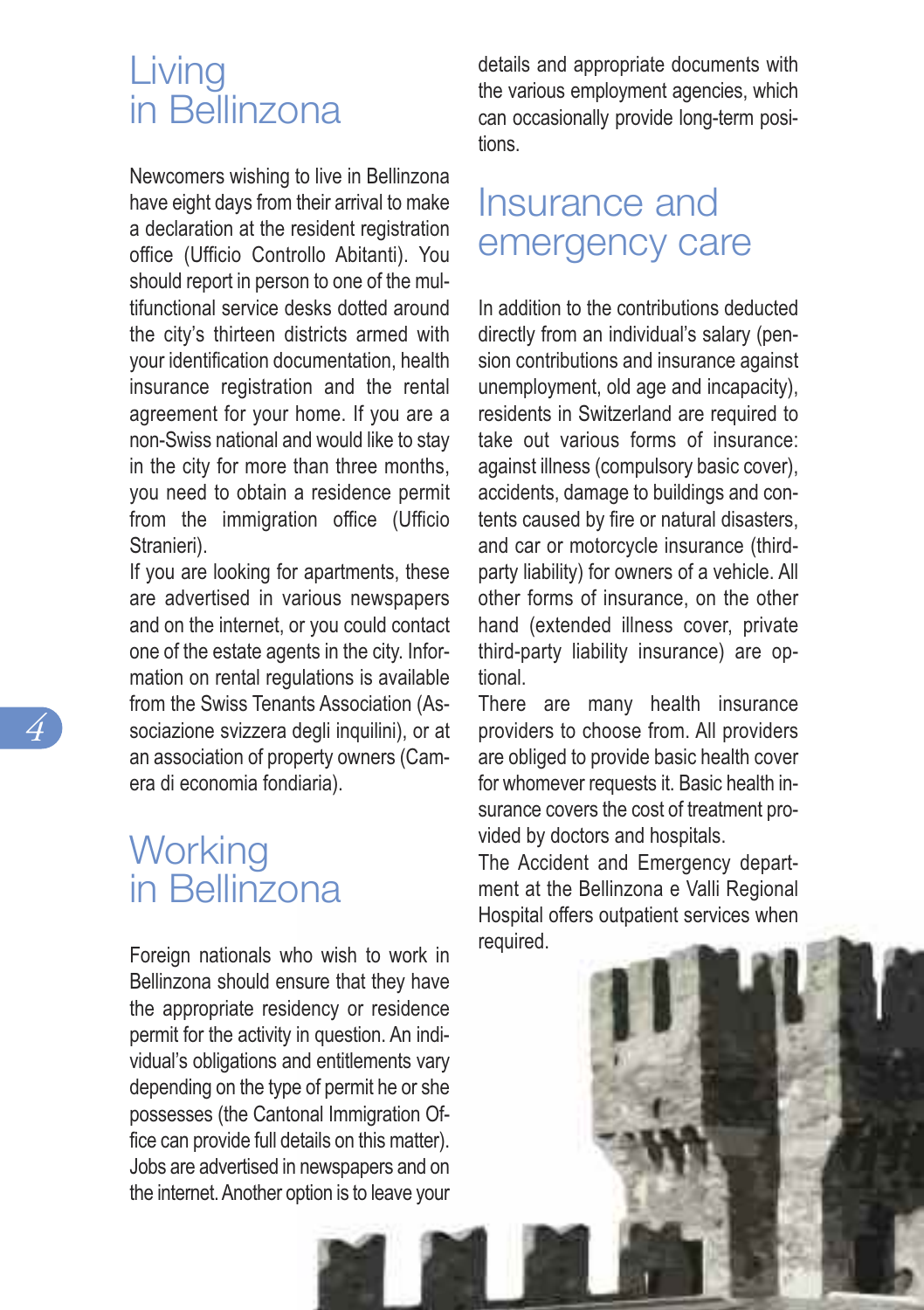#### Health and Social Services

An individual is generally free to choose which doctor to receive treatment from. However, some insurance models limit the options available. If you wish to be seen by a doctor who speaks your own language, the regional Order of Physicians (Ordine dei medici del Canton Ticino) can advise on the best choice.

Pharmacies supply prescription and nonprescription medication and can provide useful, basic health advice. For emergencies, one pharmacy remains open on weekends and public holidays, and every evening until 8 pm. Any later and you will have to call 1811.

Bellinzona also has its own dental hospital, which is open to all residents.

#### **Schools**

Children between 4 and 10 years of age are required to attend one of the free, state primary schools. School assists children's social development, helping them to develop their motor, affective and cognitive faculties.

There is an intercultural development officer who works in Bellinzona's primary schools to create cultural exchange opportunities for families and pupils who have recently arrived in the city.

Compulsory school attendance continues after primary school at the canton's lower-secondary schools, where pupils receive a general, all-round education. During their eleven years of compulsory education, pupils study Switzerland's other national languages (French and German), as well as English.

At the age of 16, students who wish to continue their studies start their uppersecondary schooling, which lasts for three or four years. One option available to young people is a work-experience placement, which helps them prepare for the world of work. There are also preparatory courses that provide access to one of Switzerland's ten universities or one of the two Federal Institutes of Technology.

#### **Taxes** and Contributions

Taxes pay for important public services such as education, healthcare, transport and welfare services. Individuals who do not have a "C" (Domicile) Permit have taxes deducted directly from their salary (taxed at source). Those who do possess a Domicile Permit, however, are required to complete an annual declaration of income.

In Switzerland, a fee is levied on the reception of radio and television programmes. These are collected by Serafe AG, which also sends out annual invoices to the individuals concerned. Each household must pay a separate fee.

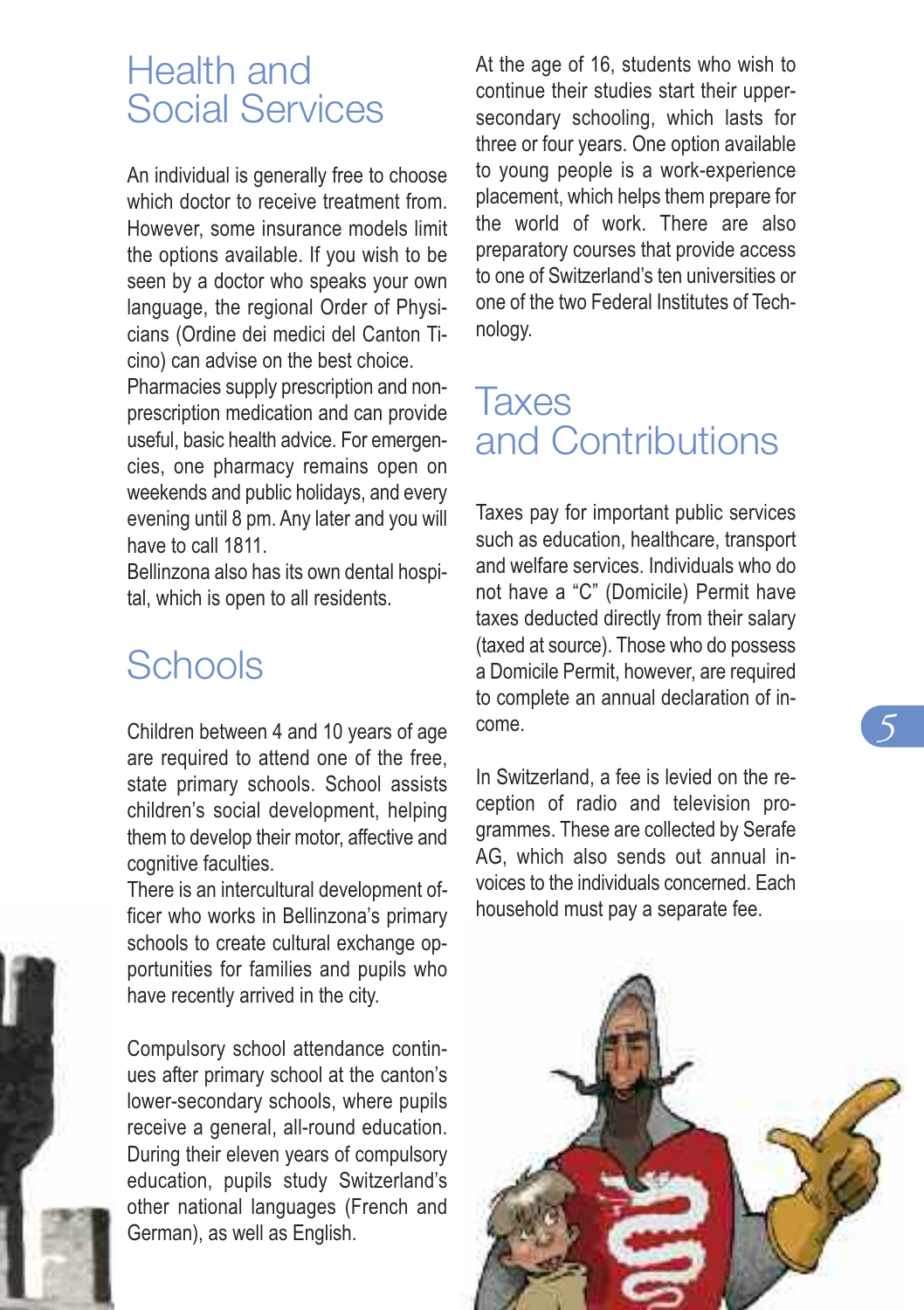## Culture

#### **Transport** and mobility

The city of Bellinzona, and Switzerland in general, benefits from a superb rail and bus network.

Swiss Federal Railways and public transport providers in Bellinzona and the surrounding area, offer various types of travel cards, and the timetables of the various lines have been expressly coordinated to guarantee the connections between the arrivals and departures of the various means of public transport.

To drive, you must be at least eighteen and be in possession of a valid driving licence. The licence must be recognised by the Swiss authorities. It can be used for up to 12 months, after which the driver must obtain a Swiss licence.

Any motor vehicles or caravans brought in from other countries should be registered in Switzerland if the owner has resided in the country for over one year.

The use of motorways is subject to a tax, and drivers must have a motorway vignette. These can be purchased from the customs office at the border, and from petrol stations, post offices and newsagents.

The alcohol limit is set at 0.5 mg per ml. but in general, anyone consuming alcohol should not drive.

Every year, Bellinzona is the setting for hundreds of cultural and recreational events. The city's crowning attractions are the Teatro Sociale - one of the most important examples of Lombard Neoclassical architecture - and the Civic Art Gallery at Villa dei Cedri, which is supplemented by other exhibition spaces, including a number in the city's three castles.

#### **Sport** and leisure

Detailed information about the events taking place in Bellinzona throughout the year is available from the tourist information service (Organizzazione Turistica Regionale Bellinzonese e Alto Ticino), which also publishes a calendar of events on its website.

Bellinzona actively promotes sport in all its forms, professional and amateur, for young and more mature participants alike. As part of this commitment, an independent public body has been set up to oversee the running of sporting facilities and services: the Communal Stadium, the outdoor public baths and the indoor pool, the indoor and outdoor ice rinks, indoor and outdoor tennis courts...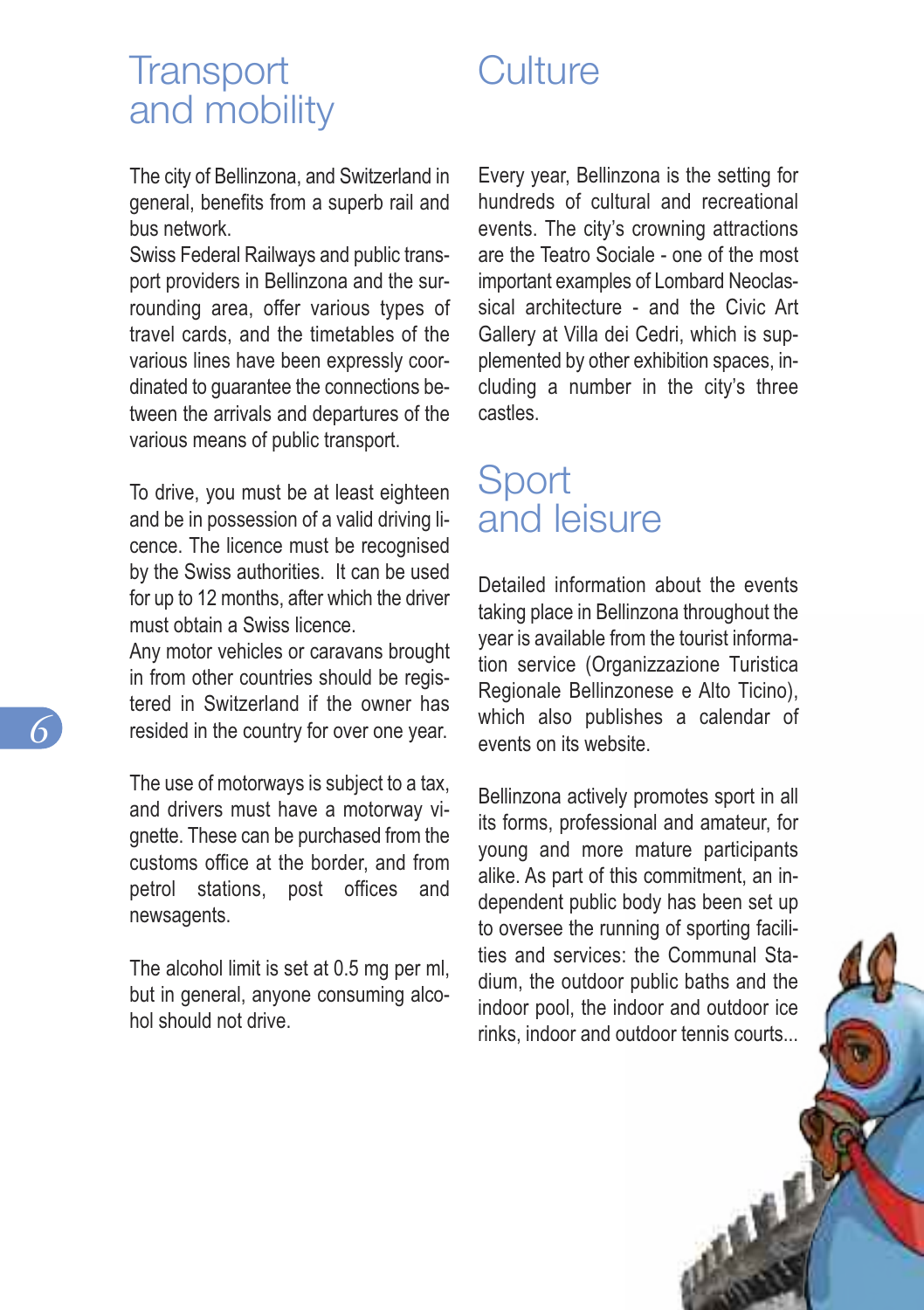#### **Citizenship** and political rights

Every four years, adult Swiss nationals resident in Bellinzona elect representatives to the two bodies of the borough and city council: The Parliament (borough council), which consists of 60 elected representatives and functions as the legislative body. The Government (municipality), which consists of 7 elected officials who each direct a department (ministry), represents the executive power.

Those eligible to vote are called to exercise this right four times a year on initiatives and referendums covering national, cantonal or municipal issues. In such cases, citizens are invited to vote on topical issues, but also on individual projects that concern the city, the Canton or the Confederation.

## **Integration**

Bellinzona has a dedicated official who is tasked with promoting integration. Meanwhile, the office of the Delegate for the Integration of Foreigners (Delegato cantonale all'integrazione degli stranieri) operates on behalf of Ticino's Council of State in issues concerning the integration of foreign nationals.

At a national level, both the State Secretariat for Migration and the Federal Commission on Migration are involved with the integration policy.

Meanwhile, the state's anti-racism service (Servizio per la lotta al razzismo) and the Federal Commission against Racism and Xenophobia, are tasked with preventing racism.